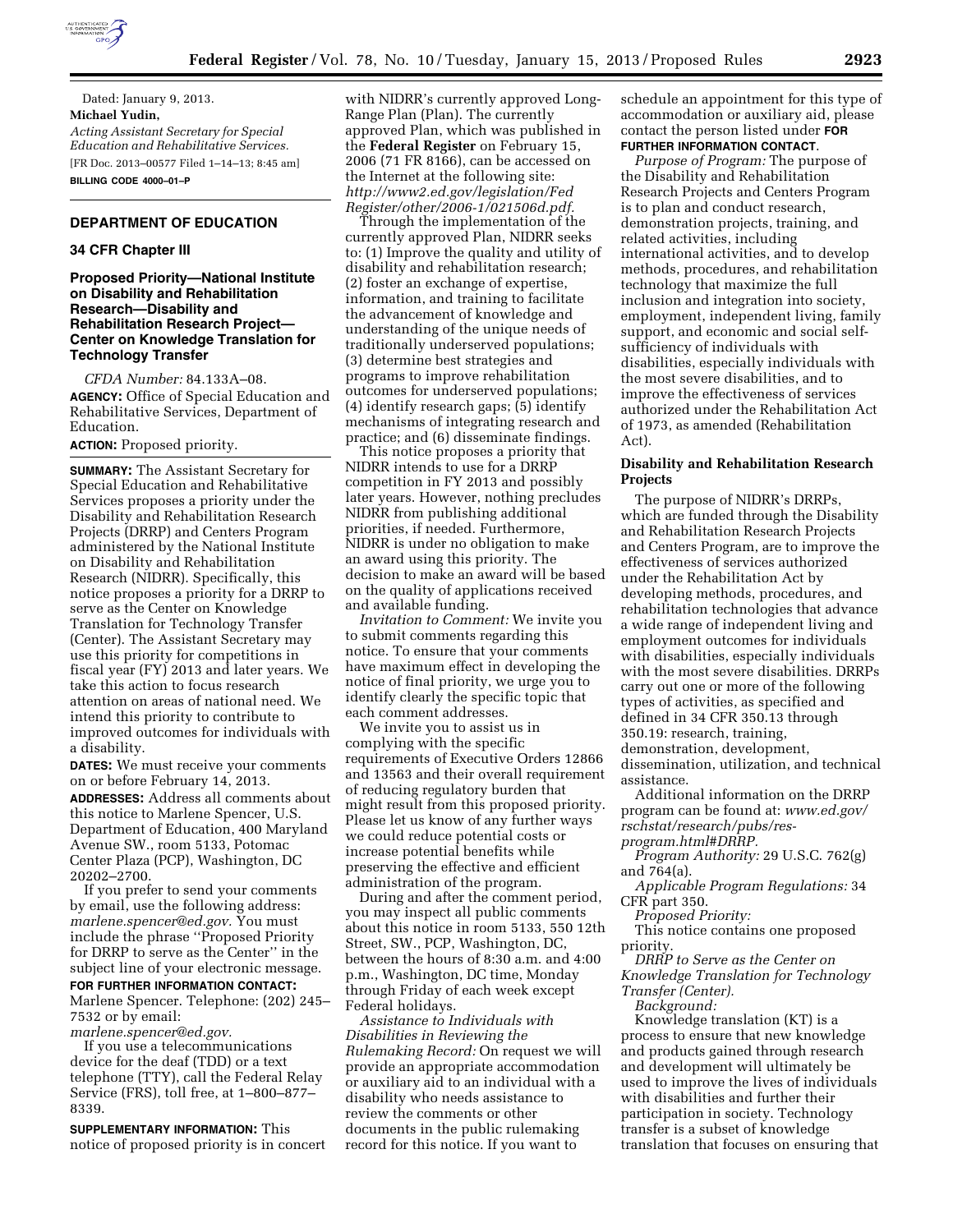technology-based knowledge and products will be transferred into tangible benefits for individuals with disabilities through commercialization, engineering standards, freeware, and other tangible applications.

Under section 200(3) of the Rehabilitation Act, NIDRR is charged with promoting the transfer of rehabilitation technology to individuals with disabilities. NIDRR carries out this responsibility through the Rehabilitation Engineering Research Centers (RERC) and Small Business Innovation Research (SBIR) programs. NIDRR has long required RERCs to develop technology transfer plans. In analyzing grantee performance information, NIDRR determined that it would be useful to provide technical assistance to grantees to improve the rates of technology transfer. NIDRR's concerns were supported by findings from a recent retrospective case study analysis indicating that, while a majority of development projects supported by RERC grants result in prototypes, only a quarter of those projects have evidence of transfer into broader uses (Lane, 2008). More information on technology research funded by NIDRR can be found at: *[www.naric.com/research/pd/](www.naric.com/research/pd/results.cfm?type=priority&display=detailed&criteria=Technology)  [results.cfm?type=priority&display=](www.naric.com/research/pd/results.cfm?type=priority&display=detailed&criteria=Technology) [detailed&criteria=Technology](www.naric.com/research/pd/results.cfm?type=priority&display=detailed&criteria=Technology) for Access and Function.* 

Transfer of rehabilitation technology products is often difficult because of the small market for each product. Often, the broader technology transfer field does not provide guidance that is directly applicable to technology transfer in the rehabilitation technology area. Thus, there is a need to continue to build a body of knowledge that will advance understanding and practices of technology transfer for rehabilitation technology products.

To support, promote, and improve the technology transfer of its RERC, SBIR, and other technology grantees, NIDRR will fund a Disability and Rehabilitation Research Project (DRRP) on Knowledge Translation for Technology Transfer. *References:* 

Lane, J. (2008). Delivering on the 'D' in R&D: Recommendations for Increasing Transfer Outcomes From Development Projects. Assistive Technology Outcomes and Benefits, Fall 2008 Special Issue. Retrieved 10/15/2012 from *[www.atia.org/files/public/ATOBSIF2008](http://www.atia.org/files/public/ATOBSIF2008.pdf) [.pdf.](http://www.atia.org/files/public/ATOBSIF2008.pdf)* 

### *Proposed Priority:*

The Assistant Secretary for Special Education and Rehabilitative Services establishes a priority for a Disability and Rehabilitation Research Project to serve as the Center on Knowledge Translation

for Technology Transfer (Center). The Center must conduct rigorous research, development, technical assistance, dissemination, and utilization activities to increase successful technology transfer of rehabilitation technology products and devices developed by NIDRR-funded technology grantees.

In planning and conducting all activities, the Center must partner with relevant stakeholders such as NIDRR's technology grantees, trade and professional associations, industry representatives, individuals with disabilities, and others.

Under this priority, the Center must be designed to contribute to the following outcomes:

(a) Increased rate of successful technology transfer of rehabilitation technology products developed by NIDRR-funded technology grantees to the marketplace, into engineering standards, or into other intended applications;

(b) Increased understanding among rehabilitation engineers and others engaged in disability research and development of technology transfer processes and practices that lead to successful transfer of rehabilitation technology products to the marketplace, into engineering standards, or into other intended applications;

(c) Increased capacity of NIDRR's technology grantees to plan and to engage in technology transfer activities.

*Types of Priorities:* 

When inviting applications for a competition using one or more priorities, we designate the type of each priority as absolute, competitive preference, or invitational through a notice in the **Federal Register**. The effect of each type of priority follows:

*Absolute priority:* Under an absolute priority, we consider only applications that meet the priority (34 CFR 75.105(c)(3)).

*Competitive preference priority:*  Under a competitive preference priority, we give competitive preference to an application by (1) awarding additional points, depending on the extent to which the application meets the priority (34 CFR 75.105(c)(2)(i)); or (2) selecting an application that meets the priority over an application of comparable merit that does not meet the priority (34 CFR 75.105(c)(2)(ii)).

*Invitational priority:* Under an invitational priority, we are particularly interested in applications that meet the priority. However, we do not give an application that meets the priority a preference over other applications (34 CFR 75.105(c)(1)).

*Final Priority:* 

We will announce the final priority in a notice in the **Federal Register**. We will determine the final priority after considering responses to this notice and other information available to the Department. This notice does not preclude us from proposing additional priorities, requirements, definitions, or selection criteria, subject to meeting applicable rulemaking requirements.

**Note:** This notice does not solicit applications. In any year in which we choose to use this priority, we invite applications through a notice in the **Federal Register**.

*Executive Orders 12866 and 13563:* 

#### **Regulatory Impact Analysis**

Under Executive Order 12866, the Secretary must determine whether this regulatory action is ''significant'' and, therefore, subject to the requirements of the Executive order and subject to review by the Office of Management and Budget (OMB). Section 3(f) of Executive Order 12866 defines a ''significant regulatory action'' as an action likely to result in a rule that may—

(1) Have an annual effect on the economy of \$100 million or more, or adversely affect a sector of the economy, productivity, competition, jobs, the environment, public health or safety, or State, local or Tribal governments or communities in a material way (also referred to as an ''economically significant'' rule);

(2) Create serious inconsistency or otherwise interfere with an action taken or planned by another agency;

(3) Materially alter the budgetary impacts of entitlement grants, user fees, or loan programs or the rights and obligations of recipients thereof; or

(4) Raise novel legal or policy issues arising out of legal mandates, the President's priorities, or the principles stated in the Executive order.

This proposed regulatory action is not a significant regulatory action subject to review by OMB under section 3(f) of Executive Order 12866.

We have also reviewed this regulatory action under Executive Order 13563, which supplements and explicitly reaffirms the principles, structures, and definitions governing regulatory review established in Executive Order 12866. To the extent permitted by law, Executive Order 13563 requires that an agency—

(1) Propose or adopt regulations only upon a reasoned determination that their benefits justify their costs (recognizing that some benefits and costs are difficult to quantify);

(2) Tailor its regulations to impose the least burden on society, consistent with obtaining regulatory objectives and